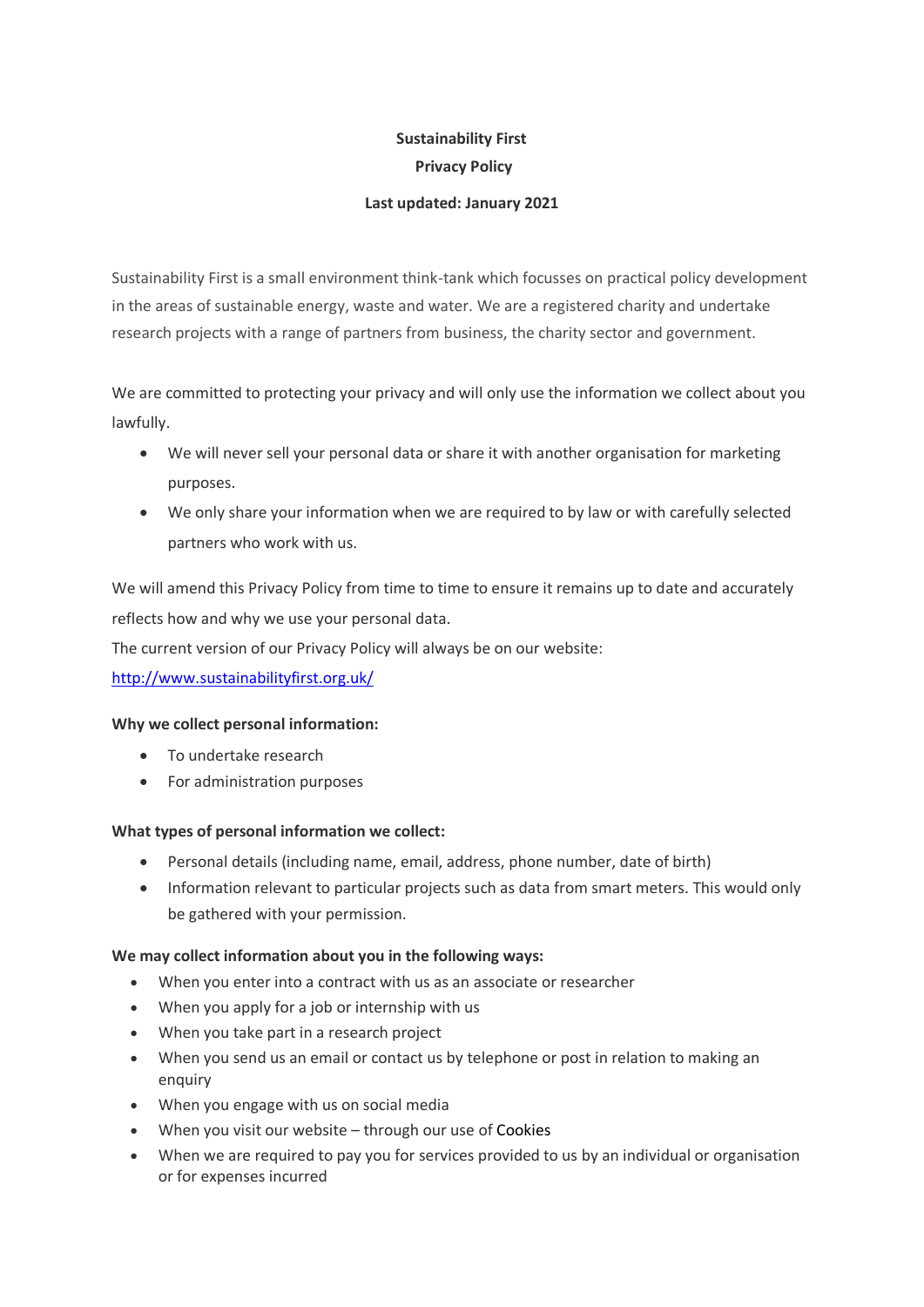Should you provide us with information in the ways outlined above, we may collect the following:

- Personal information: such as your name, email address, telephone number and other contact information (including details of your social media) to store with your account
- Financial details such as your bank details if we are making a payment to you, or you are making a payment to us
- Records of your correspondence with us, if you have contacted us

Sustainability First does not usually collect sensitive personal data such as health information, race, religious beliefs and political opinions. Where we do, we will display clear notices outlying why we have collected such information and why we need it.

# **Third Parties (other companies / organisations)**

We sometimes receive personal data about individuals from third parties in relation to activities we conduct as an organisation for example as part of a research project.

We may use a number of sources to carry out our work, including company and organisation websites, printed and online newspapers and publications.

When you interact or submit information to us, we may use it to:

- Perform tasks as identified
- Comply with applicable laws and regulations
- Provide you with the services, products or information you have asked for
- Record any contact we have with you for internal administrative purposes

We collect and use personal data such as work email addresses to communicate with individuals in a professional capacity.

We will only use your information within Sustainability First for the purposes for which it has been obtained. This may mean that we sometimes share data with UK Government Departments or businesses for whom we are providing research. Sustainability First will not share or sell your personal data with any third party for marketing purposes and you will not receive offers from other companies or organisations as a result of giving your details to us.

We may need to share your information with "data processors". These "data processors" will only act under our instruction and we will not allow these organisations to use your data for their own purposes and will take care to ensure that they keep your data secure. These "data processors" have all shown compliance with the General Data Protection Regulation and we have records of their compliance. We will also comply with legal requests where disclosure is required or permitted by law, (for example, to government bodies for tax purposes or law enforcement agencies for the prevention and detection of crime, subject to such bodies providing us with a relevant request in writing).

### **Your rights**

### **These include:**

- The right of access to a copy of the information we hold about you (a subject access request)
- The right to have your data erased (this does not apply where it is necessary for us to continue to use the data for a lawful reason)
- The right to have inaccurate data rectified
- The right to object to your data being used for marketing